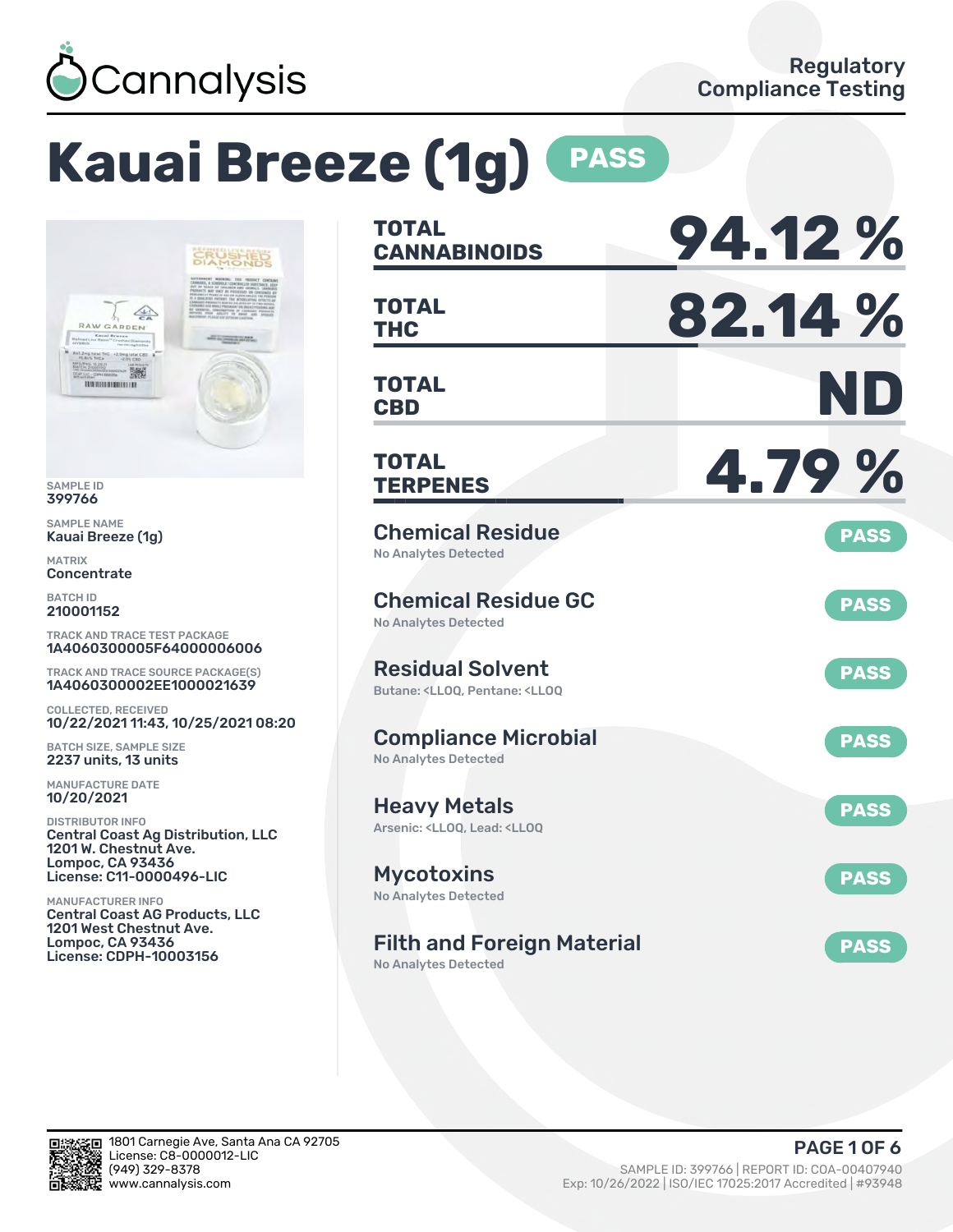

# CANNABINOID ANALYSIS

Total THC,CBD value(s) have been decarboxylated.

| TOTAL THC:          | 821.4 mg/g (82.14 %), 821.4 mg per package |
|---------------------|--------------------------------------------|
| TOTAL CBD:          | ND.                                        |
| TOTAL CANNABINOIDS: | 941.2 mg/g (94.12 %)                       |

UNIT OF MEASUREMENT: Milligrams per Gram(mg/g)

| <b>ANALYTE</b>         | <b>RESULT</b>                      | <b>LOD</b> | <b>LLOO</b> | <b>ANALYTE</b>   | <b>RESULT</b> | <b>LOD</b> | <b>LLOO</b> |
|------------------------|------------------------------------|------------|-------------|------------------|---------------|------------|-------------|
| <b>THCa</b>            | 934.0 mg/g (93.40 %)               | 0.5000     | 1.0000      | CBDa             | ND.           | 0.5000     | 1.0000      |
| D9THC                  | 2.333 mg/g $(0.2333\%)$            | 0.5000     | 1.0000      | CBD              | <b>ND</b>     | 0.5000     | 1.0000      |
| D8THC                  | <b>ND</b>                          | 0.5000     | 1.0000      | CBD <sub>v</sub> | <b>ND</b>     | 0.5000     | 1.0000      |
| <b>CBN</b>             | $1.001 \,\mathrm{mq/q}$ (0.1001 %) | 0.5000     | 1.0000      | CBCa             | <b>ND</b>     | 0.5000     | 1.0000      |
| THCva                  | 3.892 mg/g (0.3892 %)              | 0.5000     | 1.0000      | <b>CBC</b>       | <b>ND</b>     | 0.5000     | 1.0000      |
| <b>THC<sub>v</sub></b> | ND                                 | 0.5000     | 1.0000      | CBGa             | <b>ND</b>     | 0.5000     | 1.0000      |
| ExoTHC                 | $<$ 1 mg/g                         | 0.5000     | 1.0000      | <b>CBG</b>       | <b>ND</b>     | 0.5000     | 1.0000      |
| <b>CBL</b>             | <b>ND</b>                          | 0.5000     | 1.0000      |                  |               |            |             |

#### ADDITIONAL INFORMATION

| Method:     | SOP-TECH-001 | Sample Prepped: 10/25/2021 13:55 | Sample Approved: 10/25/2021 16:36  |  |
|-------------|--------------|----------------------------------|------------------------------------|--|
| Instrument: | UPLC-DAD     | Sample Analyzed: 10/25/202113:56 | Prep-Analytical Batch: 33594-27587 |  |



#### TOTAL TERPENES: 47.91 mg/g (4.791 %)

| UNIT OF MEASUREMENT:    | Milligrams per Gram(mg/g) |        |                  |                     |                                                    |            |             |
|-------------------------|---------------------------|--------|------------------|---------------------|----------------------------------------------------|------------|-------------|
| <b>ANALYTE</b>          | <b>RESULT</b>             | LOD    | LL <sub>OO</sub> | <b>ANALYTE</b>      | <b>RESULT</b>                                      | <b>LOD</b> | <b>LLOQ</b> |
| 3-Carene                | <b>ND</b>                 | 1.000  | 2.500            | Alpha bisabolol     | <ll0q< td=""><td>0.1000</td><td>0.500</td></ll0q<> | 0.1000     | 0.500       |
| Alpha cedrene           | <b>ND</b>                 | 1.000  | 2.500            | Alpha humulene      | 3.928 mg/g (0.3928 %)                              | 0.5000     | 1.000       |
| Alpha pinene            | 1.393 mg/g (0.1393 %)     | 0.1000 | 1.000            | Alpha terpinene     | <b>ND</b>                                          | 0.5000     | 1.000       |
| Alpha terpineol         | 1.243 mg/g $(0.1243%)$    | 0.3260 | 0.6520           | Beta caryophyllene  | 12.58 mg/g (1.258 %)                               | 0.5000     | 1.000       |
| Beta myrcene            | 5.656 mg/g (0.5656 %)     | 0.5000 | 1.000            | Beta pinene         | 1.561 mg/g $(0.1561\%)$                            | 0.6070     | 1.214       |
| <b>Borneol</b>          | <b>ND</b>                 | 1.000  | 2.500            | Camphene            | <b>ND</b>                                          | 0.5000     | 1.000       |
| Camphor                 | <b>ND</b>                 | 0.1000 | 0.5000           | Caryophyllene oxide | <b>ND</b>                                          | 0.5000     | 2.500       |
| Cedrol                  | <b>ND</b>                 | 0.5000 | 1.000            | Cis geraniol        | <b>ND</b>                                          | 1.000      | 2.500       |
| Cis nerolidol           | <b>ND</b>                 | 2.500  | 5.000            | Eucalyptol          | <b>ND</b>                                          | 0.1000     | 0.500       |
| Fenchol                 | 1.526 mg/g (0.1526 %)     | 0.5000 | 1.000            | Fenchone            | <ll0q< td=""><td>0.1000</td><td>0.500</td></ll0q<> | 0.1000     | 0.500       |
| Gamma terpinene         | ND.                       | 0.1000 | 0.5000           | Gamma terpineol     | <b>ND</b>                                          | 0.2090     | 0.523       |
| Geranyl acetate         | <b>ND</b>                 | 0.1000 | 0.5000           | Guaiol              | <b>ND</b>                                          | 2.500      | 5.000       |
| Isoborneol              | <b>ND</b>                 | 0.5000 | 1.000            | Isopulegol          | <b>ND</b>                                          | 2.500      | 5.000       |
| Limonene                | 13.24 mg/g (1.324 %)      | 0.5000 | 2.500            | Linalool            | 1.967 mg/g $(0.1967%)$                             | 0.5000     | 1.000       |
| Menthol                 | <b>ND</b>                 | 1.000  | 2.500            | Ocimene 1           | <b>ND</b>                                          | 0.1550     | 0.310       |
| Ocimene <sub>2</sub>    | <b>ND</b>                 | 0.3450 | 1.725            | P-cymene            | <b>ND</b>                                          | 0.5230     | 1.045       |
| P-mentha-1.5-diene ND   |                           | 0.5000 | 1.000            | Pulegone            | <b>ND</b>                                          | 0.1000     | 0.500       |
| Sabinene                | <b>ND</b>                 | 0.5000 | 1.000            | Terpinolene         | 4.825 mg/g (0.4825 %)                              | 0.1000     | 0.500       |
| Trans beta farnesene ND |                           | 2.500  | 5.000            | Trans geraniol      | <b>ND</b>                                          | 0.5000     | 2.500       |
| Trans nerolidol         | <b>ND</b>                 | 0.5000 | 2.500            | Valencene           | <b>ND</b>                                          | 0.5000     | 1.000       |
|                         |                           |        |                  |                     |                                                    |            |             |

| <b>ANALYTE</b>          | <b>RESULT</b>           | <b>LOD</b> | <b>LLOQ</b> | <b>ANALYTE</b>         | <b>RESULT</b>                                       | LOD    | <b>LLOQ</b> |
|-------------------------|-------------------------|------------|-------------|------------------------|-----------------------------------------------------|--------|-------------|
| 3-Carene                | <b>ND</b>               | 1.000      | 2.500       | Alpha bisabolol        | <lloq< td=""><td>0.1000</td><td>0.5000</td></lloq<> | 0.1000 | 0.5000      |
| Alpha cedrene           | <b>ND</b>               | 1.000      | 2.500       | Alpha humulene         | $3.928 \,\mathrm{mg/g}$ (0.3928 %)                  | 0.5000 | 1.000       |
| Alpha pinene            | 1.393 mg/g $(0.1393\%)$ | 0.1000     | 1.000       | Alpha terpinene        | <b>ND</b>                                           | 0.5000 | 1.000       |
| Alpha terpineol         | 1.243 mg/g $(0.1243%)$  | 0.3260     | 0.6520      | Beta caryophyllene     | 12.58 mg/g $(1.258\%)$                              | 0.5000 | 1.000       |
| Beta myrcene            | 5.656 mg/g (0.5656 %)   | 0.5000     | 1.000       | Beta pinene            | 1.561 mg/g (0.1561 %)                               | 0.6070 | 1.214       |
| Borneol                 | ND.                     | 1.000      | 2.500       | Camphene               | <b>ND</b>                                           | 0.5000 | 1.000       |
| Camphor                 | <b>ND</b>               | 0.1000     | 0.5000      | Caryophyllene oxide ND |                                                     | 0.5000 | 2.500       |
| Cedrol                  | <b>ND</b>               | 0.5000     | 1.000       | Cis geraniol           | <b>ND</b>                                           | 1.000  | 2.500       |
| Cis nerolidol           | <b>ND</b>               | 2.500      | 5.000       | Eucalyptol             | <b>ND</b>                                           | 0.1000 | 0.5000      |
| Fenchol                 | 1.526 mg/g (0.1526 %)   | 0.5000     | 1.000       | Fenchone               | <lloq< td=""><td>0.1000</td><td>0.5000</td></lloq<> | 0.1000 | 0.5000      |
| Gamma terpinene         | ND.                     | 0.1000     | 0.5000      | Gamma terpineol        | <b>ND</b>                                           | 0.2090 | 0.5230      |
| Geranyl acetate         | ND.                     | 0.1000     | 0.5000      | Guaiol                 | <b>ND</b>                                           | 2.500  | 5.000       |
| Isoborneol              | <b>ND</b>               | 0.5000     | 1.000       | Isopulegol             | <b>ND</b>                                           | 2.500  | 5.000       |
| Limonene                | 13.24 mg/g (1.324 %)    | 0.5000     | 2.500       | Linalool               | 1.967 mg/g $(0.1967%)$                              | 0.5000 | 1.000       |
| Menthol                 | <b>ND</b>               | 1.000      | 2.500       | Ocimene 1              | <b>ND</b>                                           | 0.1550 | 0.3100      |
| Ocimene 2               | <b>ND</b>               | 0.3450     | 1.725       | P-cymene               | <b>ND</b>                                           | 0.5230 | 1.045       |
| P-mentha-1,5-diene ND   |                         | 0.5000     | 1.000       | Pulegone               | <b>ND</b>                                           | 0.1000 | 0.5000      |
| Sabinene                | <b>ND</b>               | 0.5000     | 1.000       | Terpinolene            | 4.825 mg/g $(0.4825\%)$                             | 0.1000 | 0.5000      |
| Trans beta farnesene ND |                         | 2.500      | 5.000       | Trans geraniol         | <b>ND</b>                                           | 0.5000 | 2.500       |
| Trans nerolidol         | <b>ND</b>               | 0.5000     | 2.500       | Valencene              | <b>ND</b>                                           | 0.5000 | 1.000       |



PAGE 2 OF 6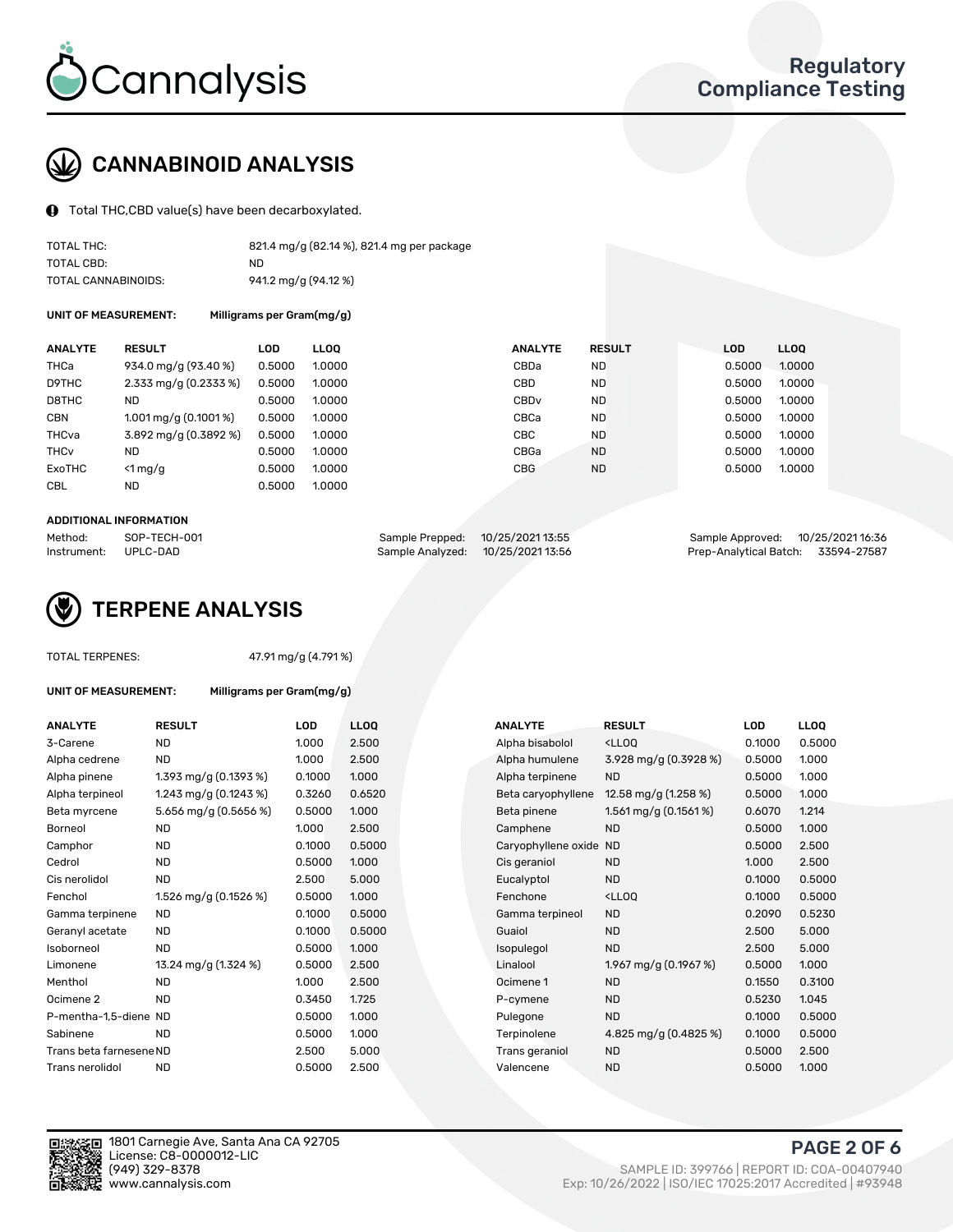

## Regulatory Compliance Testing

#### ADDITIONAL INFORMATION

Method: SOP-TECH-027 Sample Prepped: 10/25/2021 13:35 Sample Approved: 10/26/2021 10:33 Prep-Analytical Batch: 33597-27588



CHEMICAL RESIDUE ANALYSIS PASS

UNIT OF MEASUREMENT: Micrograms per Gram(ug/g)

| <b>ANALYTE</b>  | <b>RESULT</b> | LOD    | LL <sub>OO</sub> | <b>ACTION LEVEL</b> |      | <b>ANALYTE</b>      | <b>RESULT</b> | LOD    | <b>LLOQ</b> | <b>ACTION LEVEL</b> |      |
|-----------------|---------------|--------|------------------|---------------------|------|---------------------|---------------|--------|-------------|---------------------|------|
| Abamectin       | <b>ND</b>     | 0.0200 | 0.0400           | 0.1000              | Pass | Acephate            | <b>ND</b>     | 0.0200 | 0.0400      | 0.1000              | Pass |
| Acequinocyl     | <b>ND</b>     | 0.0200 | 0.0400           | 0.1000              | Pass | Acetamiprid         | <b>ND</b>     | 0.0200 | 0.0400      | 0.1000              | Pass |
| Aldicarb        | <b>ND</b>     | 0.0200 | 0.0400           | 0.0                 | Pass | Azoxystrobin        | <b>ND</b>     | 0.0200 | 0.0400      | 0.1000              | Pass |
| Bifenazate      | <b>ND</b>     | 0.0200 | 0.0400           | 0.1000              | Pass | <b>Bifenthrin</b>   | <b>ND</b>     | 0.0200 | 0.0400      | 3.000               | Pass |
| <b>Boscalid</b> | <b>ND</b>     | 0.0200 | 0.0400           | 0.1000              | Pass | Carbarvl            | <b>ND</b>     | 0.0200 | 0.0400      | 0.5000              | Pass |
| Carbofuran      | <b>ND</b>     | 0.0200 | 0.0400           | 0.0                 | Pass | Chlorantraniliprole | <b>ND</b>     | 0.0200 | 0.0400      | 10.00               | Pass |
| Clofentezine    | <b>ND</b>     | 0.0200 | 0.0400           | 0.1000              | Pass | Coumaphos           | <b>ND</b>     | 0.0200 | 0.0400      | 0.0                 | Pass |
| Cyfluthrin      | <b>ND</b>     | 0.4000 | 1.000            | 2.000               | Pass | Cypermethrin        | <b>ND</b>     | 0.4000 | 1.000       | 1.000               | Pass |
| Daminozide      | <b>ND</b>     | 0.0200 | 0.0400           | 0.0                 | Pass | Diazinon            | <b>ND</b>     | 0.0200 | 0.0400      | 0.1000              | Pass |
| Dichlorvos      | <b>ND</b>     | 0.0200 | 0.0400           | 0.0                 | Pass | Dimethoate          | <b>ND</b>     | 0.0200 | 0.0400      | 0.0                 | Pass |
| Dimethomorph    | <b>ND</b>     | 0.0200 | 0.0400           | 2.000               | Pass | Ethoprophos         | <b>ND</b>     | 0.0200 | 0.0400      | 0.0                 | Pass |
| Etofenprox      | <b>ND</b>     | 0.0200 | 0.0400           | 0.0                 | Pass | Etoxazole           | <b>ND</b>     | 0.0200 | 0.0400      | 0.1000              | Pass |
| Fenhexamid      | <b>ND</b>     | 0.0200 | 0.0400           | 0.1000              | Pass | Fenoxycarb          | <b>ND</b>     | 0.0200 | 0.0400      | 0.0                 | Pass |
| Fenpyroximate   | <b>ND</b>     | 0.0200 | 0.0400           | 0.1000              | Pass | Fipronil            | <b>ND</b>     | 0.0400 | 0.1000      | 0.0                 | Pass |
| Flonicamid      | <b>ND</b>     | 0.0200 | 0.0400           | 0.1000              | Pass | Fludioxonil         | <b>ND</b>     | 0.0200 | 0.0400      | 0.1000              | Pass |
| Hexythiazox     | <b>ND</b>     | 0.0200 | 0.0400           | 0.1000              | Pass | Imazalil            | <b>ND</b>     | 0.0200 | 0.0400      | 0.0                 | Pass |
| Imidacloprid    | <b>ND</b>     | 0.0200 | 0.0400           | 5.000               | Pass | Kresoxim methyl     | <b>ND</b>     | 0.0200 | 0.0400      | 0.1000              | Pass |
| Malathion       | <b>ND</b>     | 0.0200 | 0.0400           | 0.5000              | Pass | Metalaxyl           | <b>ND</b>     | 0.0200 | 0.0400      | 2.000               | Pass |
| Methiocarb      | <b>ND</b>     | 0.0200 | 0.0400           | 0.0                 | Pass | Methomyl            | <b>ND</b>     | 0.0200 | 0.0400      | 1.000               | Pass |
| Mevinphos       | <b>ND</b>     | 0.0200 | 0.0400           | 0.0                 | Pass | Myclobutanil        | <b>ND</b>     | 0.0200 | 0.0400      | 0.1000              | Pass |
| Naled           | <b>ND</b>     | 0.0200 | 0.0400           | 0.1000              | Pass | Oxamyl              | <b>ND</b>     | 0.0200 | 0.0400      | 0.5000              | Pass |
| Paclobutrazol   | <b>ND</b>     | 0.0200 | 0.0400           | 0.0                 | Pass | Permethrins         | <b>ND</b>     | 0.0400 | 0.1000      | 0.5000              | Pass |
| Phosmet         | <b>ND</b>     | 0.0200 | 0.0400           | 0.1000              | Pass | Piperonyl butoxide  | <b>ND</b>     | 0.0200 | 0.0400      | 3.000               | Pass |
| Prallethrin     | <b>ND</b>     | 0.0200 | 0.0400           | 0.1000              | Pass | Propiconazole       | <b>ND</b>     | 0.0200 | 0.0400      | 0.1000              | Pass |
| Propoxur        | <b>ND</b>     | 0.0200 | 0.0400           | 0.0                 | Pass | Pyrethrins          | <b>ND</b>     | 0.0200 | 0.0400      | 0.5000              | Pass |
| Pyridaben       | <b>ND</b>     | 0.0200 | 0.0400           | 0.1000              | Pass | Spinetoram          | <b>ND</b>     | 0.0200 | 0.0400      | 0.1000              | Pass |
| Spinosad        | <b>ND</b>     | 0.0300 | 0.0700           | 0.1000              | Pass | Spiromesifen        | <b>ND</b>     | 0.0200 | 0.0400      | 0.1000              | Pass |
| Spirotetramat   | <b>ND</b>     | 0.0200 | 0.0400           | 0.1000              | Pass | Spiroxamine         | <b>ND</b>     | 0.0200 | 0.0400      | 0.0                 | Pass |
| Tebuconazole    | <b>ND</b>     | 0.0200 | 0.0400           | 0.1000              | Pass | Thiacloprid         | <b>ND</b>     | 0.0200 | 0.0400      | 0.0                 | Pass |
| Thiamethoxam    | <b>ND</b>     | 0.0200 | 0.0400           | 5.000               | Pass | Trifloxystrobin     | <b>ND</b>     | 0.0200 | 0.0400      | 0.1000              | Pass |

#### ADDITIONAL INFORMATION

Method: SOP-TECH-002 Sample Prepped: 10/25/202113:24 Sample Approved: 10/26/202111:10<br>Instrument: LC-MS/MS Sample Analyzed: 10/25/202113:55 Prep-Analytical Batch: 33595-27585 Prep-Analytical Batch: 33595-27585

PAGE 3 OF 6

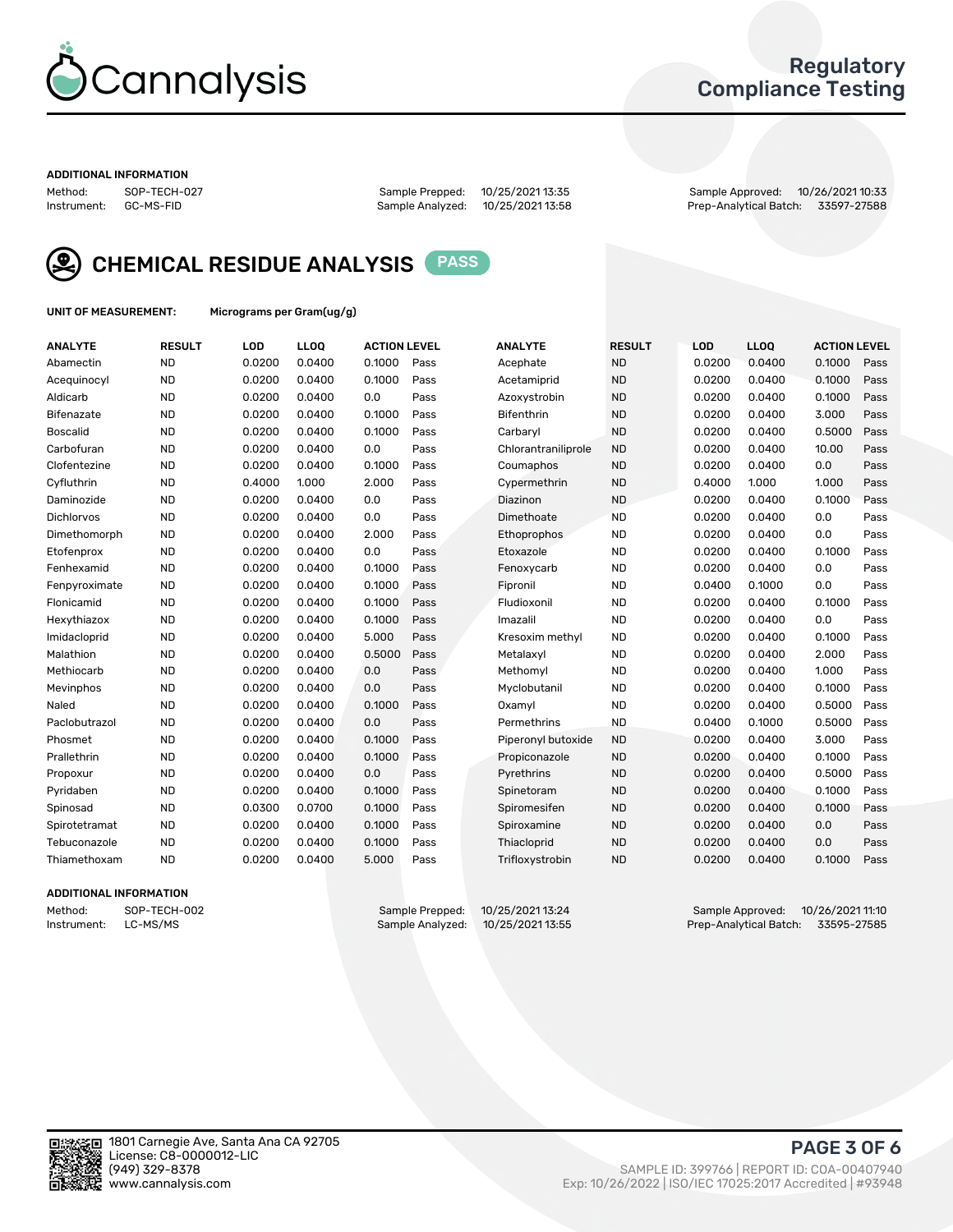

## CHEMICAL RESIDUE GC ANALYSIS PASS

| UNIT OF MEASUREMENT: | м |
|----------------------|---|
|----------------------|---|

licrograms per Gram(ug/g)

| <b>ANALYTE</b>                | <b>RESULT</b> | LOD    | <b>LLOO</b> | <b>ACTION LEVEL</b> |                  | <b>ANALYTE</b>   | <b>RESULT</b> | LOD                    | <b>LLOO</b> | <b>ACTION LEVEL</b> |      |
|-------------------------------|---------------|--------|-------------|---------------------|------------------|------------------|---------------|------------------------|-------------|---------------------|------|
| Captan                        | <b>ND</b>     | 0.1000 | 0.2000      | 0.7000              | Pass             | Chlordane        | <b>ND</b>     | 0.0109                 | 0.0136      | 0.0                 | Pass |
| Methyl parathion              | <b>ND</b>     | 0.0400 | 0.1000      | 0.0                 | Pass             | <b>PCNB</b>      | <b>ND</b>     | 0.0200                 | 0.0400      | 0.1000              | Pass |
| Chlorfenapyr                  | <b>ND</b>     | 0.0800 | 0.1000      | 0.0                 | Pass             | Chlorpyrifos     | <b>ND</b>     | 0.0800                 | 0.1000      | 0.0                 | Pass |
|                               |               |        |             |                     |                  |                  |               |                        |             |                     |      |
| <b>ADDITIONAL INFORMATION</b> |               |        |             |                     |                  |                  |               |                        |             |                     |      |
| Method:                       | SOP-TECH-010  |        |             |                     | Sample Prepped:  | 10/25/2021 13:24 |               | Sample Approved:       |             | 10/26/2021 10:34    |      |
| Instrument:                   | GC-MS/MS      |        |             |                     | Sample Analyzed: | 10/25/2021 13:55 |               | Prep-Analytical Batch: |             | 33596-27586         |      |
|                               |               |        |             |                     |                  |                  |               |                        |             |                     |      |

## RESIDUAL SOLVENT ANALYSIS PASS

UNIT OF MEASUREMENT: Micrograms per Gram(ug/g)

| <b>ANALYTE</b>       | <b>RESULT</b>                                                                                                                                                       | LOD    | <b>LLOO</b> | <b>ACTION LEVEL</b> |      | <b>ANALYTE</b>           | <b>RESULT</b>                                                               | LOD    | <b>LLOO</b> | <b>ACTION LEVEL</b> |      |
|----------------------|---------------------------------------------------------------------------------------------------------------------------------------------------------------------|--------|-------------|---------------------|------|--------------------------|-----------------------------------------------------------------------------|--------|-------------|---------------------|------|
| Acetone              | <b>ND</b>                                                                                                                                                           | 50.00  | 100.0       | 5000                | Pass | Acetonitrile             | <b>ND</b>                                                                   | 50.00  | 100.0       | 410.0               | Pass |
| Benzene              | <b>ND</b>                                                                                                                                                           | 0.5000 | 1.000       | 1.000               | Pass | <b>Butane</b>            | <lloo< td=""><td>50.00</td><td>100.0</td><td>5000</td><td>Pass</td></lloo<> | 50.00  | 100.0       | 5000                | Pass |
| Chloroform           | <b>ND</b>                                                                                                                                                           | 0.5000 | 1.000       | 1.000               | Pass | Ethanol                  | <b>ND</b>                                                                   | 50.00  | 100.0       | 5000                | Pass |
| <b>Ethyl Acetate</b> | <b>ND</b>                                                                                                                                                           | 50.00  | 100.0       | 5000                | Pass | Ethyl Ether              | <b>ND</b>                                                                   | 50.00  | 100.0       | 5000                | Pass |
| Ethylene oxide       | <b>ND</b>                                                                                                                                                           | 0.5000 | 1.000       | 1.000               | Pass | Heptane                  | <b>ND</b>                                                                   | 50.00  | 100.0       | 5000                | Pass |
| Hexane               | <b>ND</b>                                                                                                                                                           | 50.00  | 100.0       | 290.0               | Pass | <b>Isopropyl Alcohol</b> | <b>ND</b>                                                                   | 50.00  | 100.0       | 5000                | Pass |
| Methanol             | <b>ND</b>                                                                                                                                                           | 50.00  | 100.0       | 3000                | Pass | Methylene chloride       | <b>ND</b>                                                                   | 0.5000 | 1.000       | 1.000               | Pass |
| Pentane              | <lloo< td=""><td>50.00</td><td>100.0</td><td>5000</td><td>Pass</td><td>Propane</td><td><b>ND</b></td><td>50.00</td><td>200.0</td><td>5000</td><td>Pass</td></lloo<> | 50.00  | 100.0       | 5000                | Pass | Propane                  | <b>ND</b>                                                                   | 50.00  | 200.0       | 5000                | Pass |
| Toluene              | <b>ND</b>                                                                                                                                                           | 50.00  | 100.0       | 890.0               | Pass | Xvlenes                  | <b>ND</b>                                                                   | 50.08  | 100.0       | 2170                | Pass |
| Trichloroethylene    | <b>ND</b>                                                                                                                                                           | 0.5000 | 1.000       | 1.000               | Pass | 1.2-Dichloroethane       | <b>ND</b>                                                                   | 0.5000 | 1.000       | 1.000               | Pass |

#### ADDITIONAL INFORMATION

Method: SOP-TECH-021 Sample Prepped: 10/25/2021 09:37 Sample Approved: 10/25/2021 15:08<br>Instrument: HS-GC-MS/FID Sample Analyzed: 10/25/2021 09:47 Prep-Analytical Batch: 33585-27575

Prep-Analytical Batch: 33585-27575



UNIT OF MEASUREMENT: Cycle Threshold (Ct)

| <b>ANALYTE</b>         | <b>RESULT</b>              | LOD   | <b>LLOO</b> |                  | <b>ACTION LEVEL</b> | <b>ANALYTE</b>   | <b>RESULT</b> | <b>LOD</b>             | <b>LLOO</b>      |                  | <b>ACTION LEVEL</b> |
|------------------------|----------------------------|-------|-------------|------------------|---------------------|------------------|---------------|------------------------|------------------|------------------|---------------------|
| A.fumigatus            | <b>ND</b>                  | 33.00 | 0.0         | 0.0              | Pass                | A. flavus        | <b>ND</b>     | 33.00                  | 0.0              | 0.0              | Pass                |
| A. niger               | <b>ND</b>                  | 33.00 | 0.0         | 0.0              | Pass                | A. terreus       | <b>ND</b>     | 33.00                  | 0.0              | 0.0              | Pass                |
| <b>STEC</b>            | <b>ND</b>                  | 33.00 | 0.0         | 0.0              | Pass                | Salmonella spp   | <b>ND</b>     | 33.00                  | 0.0              | 0.0              | Pass                |
| ADDITIONAL INFORMATION |                            |       |             |                  |                     |                  |               |                        |                  |                  |                     |
| Method:                | SOP-TECH-016, SOP-TECH-022 |       |             |                  | Sample Prepped:     | 10/26/2021 09:43 |               |                        | Sample Approved: | 10/26/2021 17:05 |                     |
| aPCR<br>Instrument:    |                            |       |             | Sample Analyzed: | 10/26/2021 09:49    |                  |               | Prep-Analytical Batch: |                  | 33604-27599      |                     |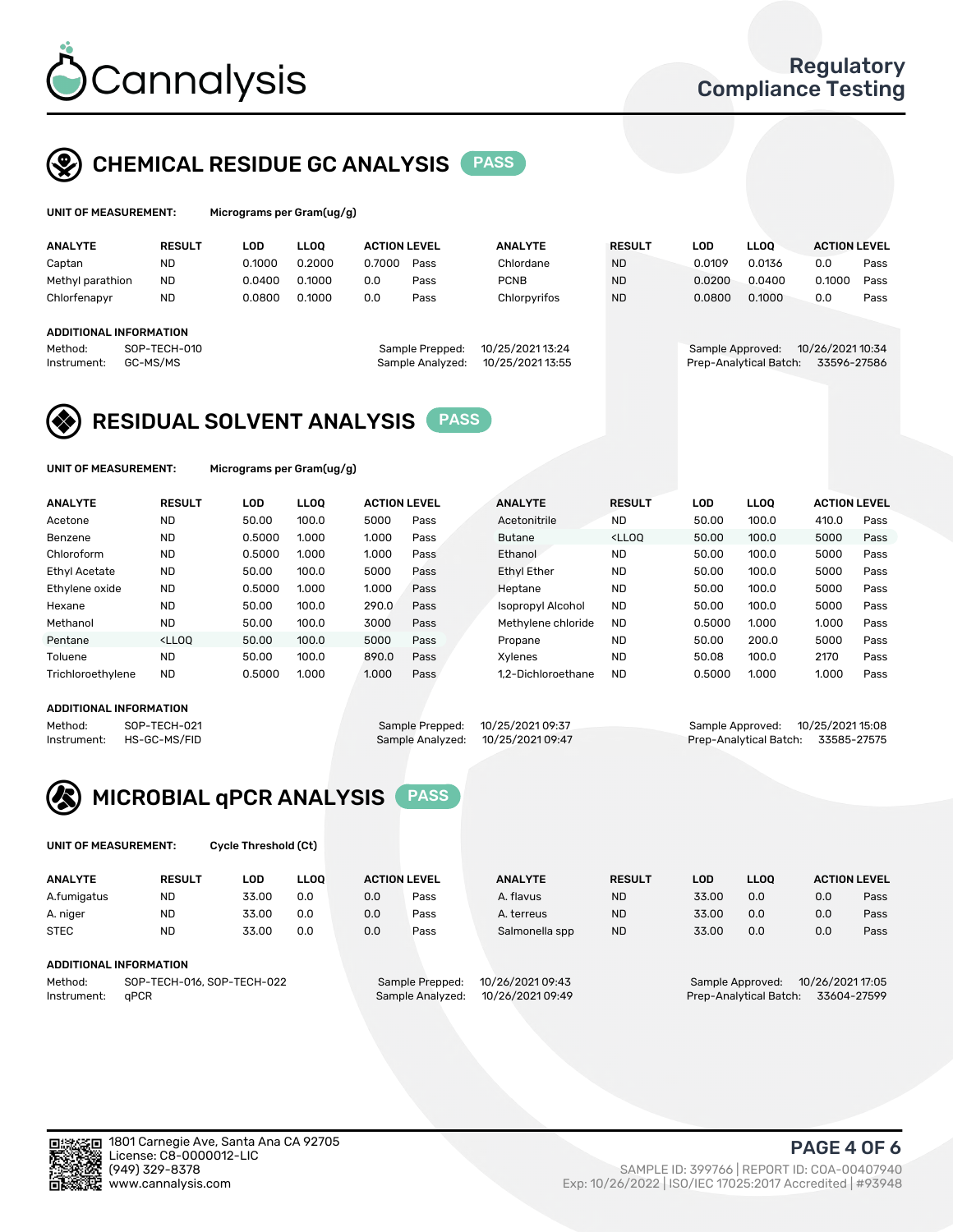

# HEAVY METALS ANALYSIS PASS

| UNIT OF MEASUREMENT:                             |                                                                                                                                                                             | Micrograms per Gram(ug/g)      |             |                     |                                     |                                      |               |                  |                        |                     |             |
|--------------------------------------------------|-----------------------------------------------------------------------------------------------------------------------------------------------------------------------------|--------------------------------|-------------|---------------------|-------------------------------------|--------------------------------------|---------------|------------------|------------------------|---------------------|-------------|
| <b>ANALYTE</b>                                   | <b>RESULT</b>                                                                                                                                                               | <b>LOD</b>                     | <b>LLOQ</b> | <b>ACTION LEVEL</b> |                                     | <b>ANALYTE</b>                       | <b>RESULT</b> | <b>LOD</b>       | <b>LLOQ</b>            | <b>ACTION LEVEL</b> |             |
| Arsenic                                          | <lloo< td=""><td>0.0120</td><td>0.1000</td><td>0.2000</td><td>Pass</td><td>Cadmium</td><td><b>ND</b></td><td>0.0072</td><td>0.0500</td><td>0.2000</td><td>Pass</td></lloo<> | 0.0120                         | 0.1000      | 0.2000              | Pass                                | Cadmium                              | <b>ND</b>     | 0.0072           | 0.0500                 | 0.2000              | Pass        |
| Lead                                             | <lloq< th=""><th>0.0068</th><th>0.0500</th><th>0.5000</th><th>Pass</th><th>Mercury</th><th><b>ND</b></th><th>0.0060</th><th>0.0500</th><th>0.1000</th><th>Pass</th></lloq<> | 0.0068                         | 0.0500      | 0.5000              | Pass                                | Mercury                              | <b>ND</b>     | 0.0060           | 0.0500                 | 0.1000              | Pass        |
| ADDITIONAL INFORMATION<br>Method:<br>Instrument: | SOP-TECH-013<br>ICP-MS                                                                                                                                                      |                                |             |                     | Sample Prepped:<br>Sample Analyzed: | 10/25/2021 13:42<br>10/25/2021 14:54 |               | Sample Approved: | Prep-Analytical Batch: | 10/25/2021 18:40    | 33598-27591 |
|                                                  | <b>MYCOTOXINS ANALYSIS</b><br><b>PASS</b>                                                                                                                                   |                                |             |                     |                                     |                                      |               |                  |                        |                     |             |
| UNIT OF MEASUREMENT:                             |                                                                                                                                                                             | Micrograms per Kilogram(ug/kg) |             |                     |                                     |                                      |               |                  |                        |                     |             |
| <b>ANALYTE</b>                                   | <b>RESULT</b>                                                                                                                                                               | <b>LOD</b>                     | <b>LLOO</b> | <b>ACTION LEVEL</b> |                                     | <b>ANALYTE</b>                       | <b>RESULT</b> | <b>LOD</b>       | <b>LLOQ</b>            | <b>ACTION LEVEL</b> |             |
| Aflatoxin B1                                     | <b>ND</b>                                                                                                                                                                   | 1.000                          | 2.000       |                     | N/A                                 | Aflatoxin B2                         | <b>ND</b>     | 2.000            | 5.000                  |                     | N/A         |
| Aflatoxin G1                                     | <b>ND</b>                                                                                                                                                                   | 2.000                          | 5.000       |                     | N/A                                 | Aflatoxin G2                         | <b>ND</b>     | 2.000            | 5.000                  |                     | N/A         |
| <b>Total Aflatoxins</b>                          | <b>ND</b>                                                                                                                                                                   | 10.00                          | 14.00       | 20.00               | Pass                                | Ochratoxin A                         | <b>ND</b>     | 1.000            | 2.000                  | 20.00               | Pass        |

#### ADDITIONAL INFORMATION

Method: SOP-TECH-020 Sample Prepped: 10/25/2021 11:43 Sample Approved: 10/25/2021 13:44 Instrument: LC-MS/MS Sample Analyzed: 10/25/2021 11:44 Prep-Analytical Batch: 33591-27581

# FILTH & FOREIGN MATERIAL ANALYSIS PASS

UNIT OF MEASUREMENT: Filth and Foreign Matter (%, #/3g)

| <b>ANALYTE</b>                                              | <b>RESULT</b> | LOD | <b>LLOO</b> | <b>ACTION LEVEL</b>                                                         |      | <b>ANALYTE</b> | <b>RESULT</b> | LOD                                                                           | <b>LLOO</b> | <b>ACTION LEVEL</b> |      |
|-------------------------------------------------------------|---------------|-----|-------------|-----------------------------------------------------------------------------|------|----------------|---------------|-------------------------------------------------------------------------------|-------------|---------------------|------|
| IF RH ME                                                    | <b>ND</b>     | 0.0 | 0.0         | 1.000                                                                       | Pass | <b>IFM</b>     | <b>ND</b>     | 0.0                                                                           | 0.0         | 25.00               | Pass |
| Mold                                                        | <b>ND</b>     | 0.0 | 0.0         | 25.00                                                                       | Pass | <b>SSCD</b>    | <b>ND</b>     | 0.0                                                                           | 0.0         | 25.00               | Pass |
| ADDITIONAL INFORMATION                                      |               |     |             |                                                                             |      |                |               |                                                                               |             |                     |      |
| SOP-TECH-009<br>Method:<br>Instrument:<br>Visual Inspection |               |     |             | 10/25/2021 15:17<br>Sample Prepped:<br>10/25/2021 15:22<br>Sample Analyzed: |      |                |               | 10/25/2021 15:23<br>Sample Approved:<br>Prep-Analytical Batch:<br>33605-27592 |             |                     |      |



PAGE 5 OF 6